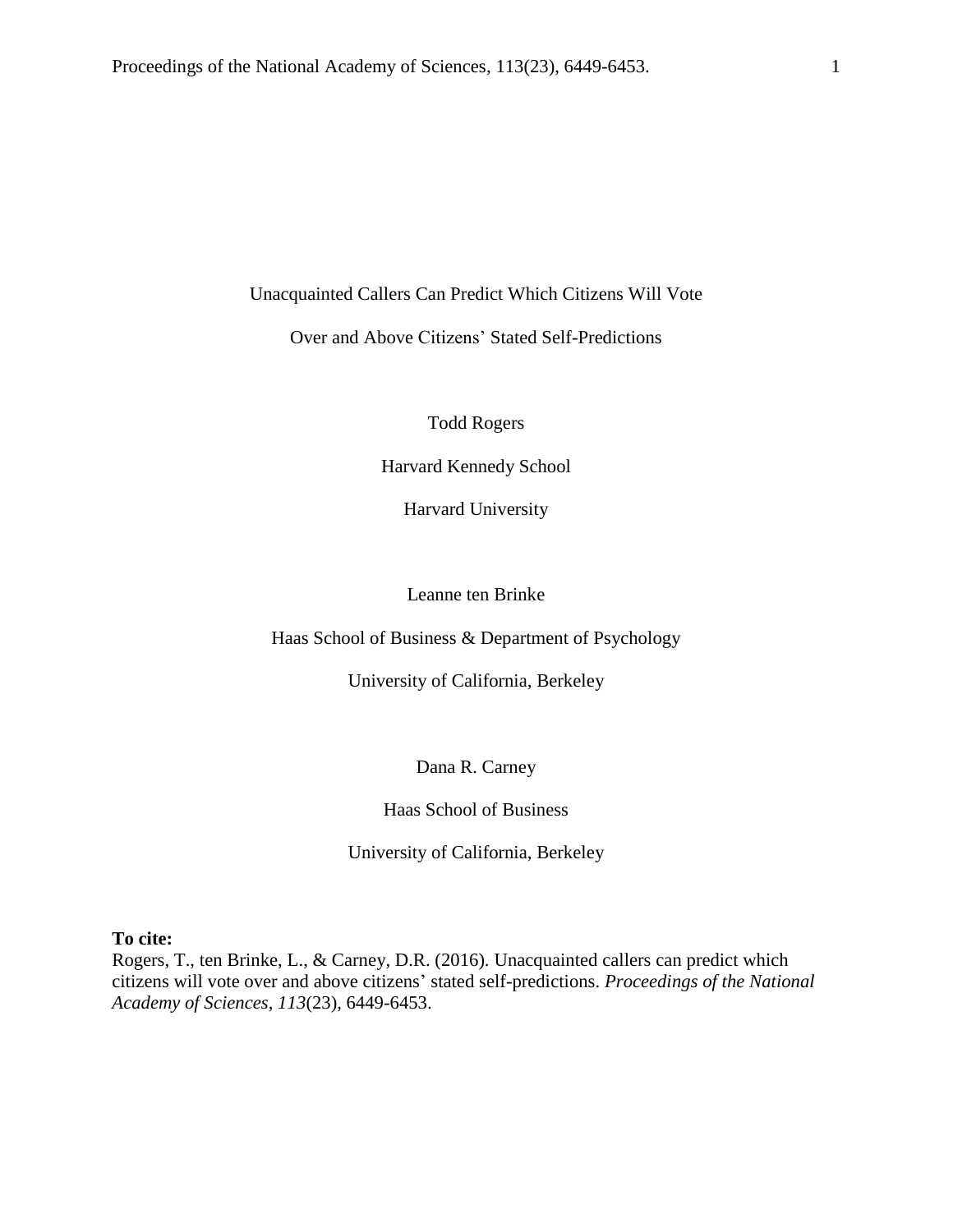# **Abstract**

People are regularly asked to report on their likelihoods of carrying out consequential future behaviors, including complying with medical advice, completing their educations, and voting in upcoming elections. Yet, despite these stated self-predictions being notoriously unreliable, they are used to inform many strategic decisions. We report two studies examining stated selfprediction about whether citizens will vote. We find that most self-predicted voters do not actually vote despite saying they will, and that campaign callers can discern which self-predicted voters will not actually vote. In Study 1 (*N=*4,463), self-predicted voters rated by callers as "100% likely to vote" were two times more likely to *actually* vote than those rated unlikely to vote. Study 2 (*N*=3,064) replicated this finding and further demonstrated that callers' prediction accuracy was mediated by citizens' nonverbal signals of uncertainty and deception. Strangers can use nonverbal signals to improve predictions of follow through on self-reported intentions – an insight of potential value for politics, medicine, and education.

**Keywords:** self-prediction; human judgment; deception; nonverbal behavior; voting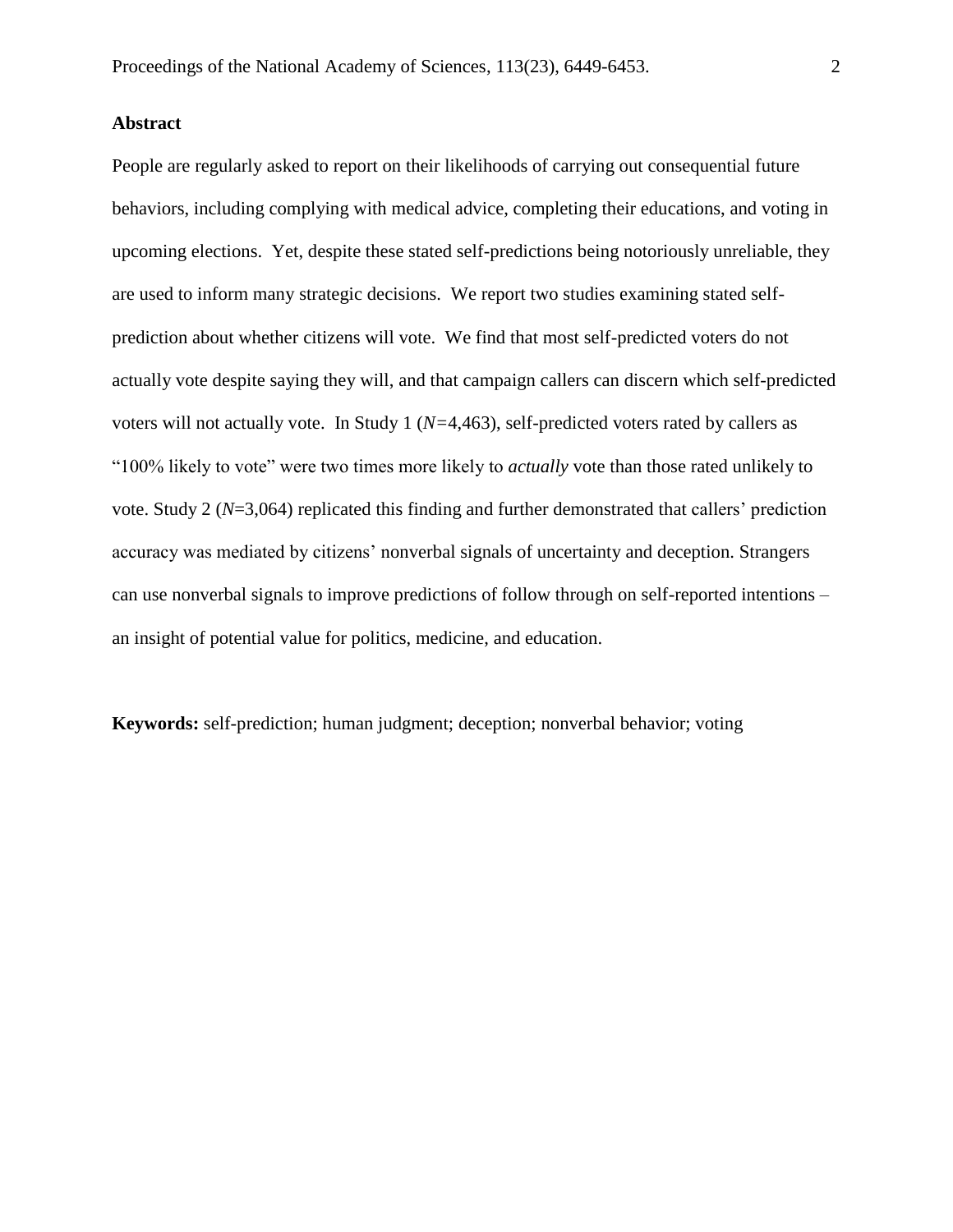# **Significance Statement**

People are regularly asked to report on their likelihoods of carrying out consequential future behaviors, including complying with medical advice, completing their educations, and voting in elections; responses, however, are notoriously unreliable. For example, more than half of people who state a self-prediction that they will vote in an upcoming election actually do not. We find that untrained survey callers' predictions of who will vote meaningfully increases the statistical prediction of which respondents will follow-through on their stated self-predictions—over and above respondents' self-predictions. Callers accomplish this by attending to signals of uncertainty and deception conveyed in respondents' voices. These findings could improve political campaign resource allocation, and could improve the targeting of interventions in domains including health and education.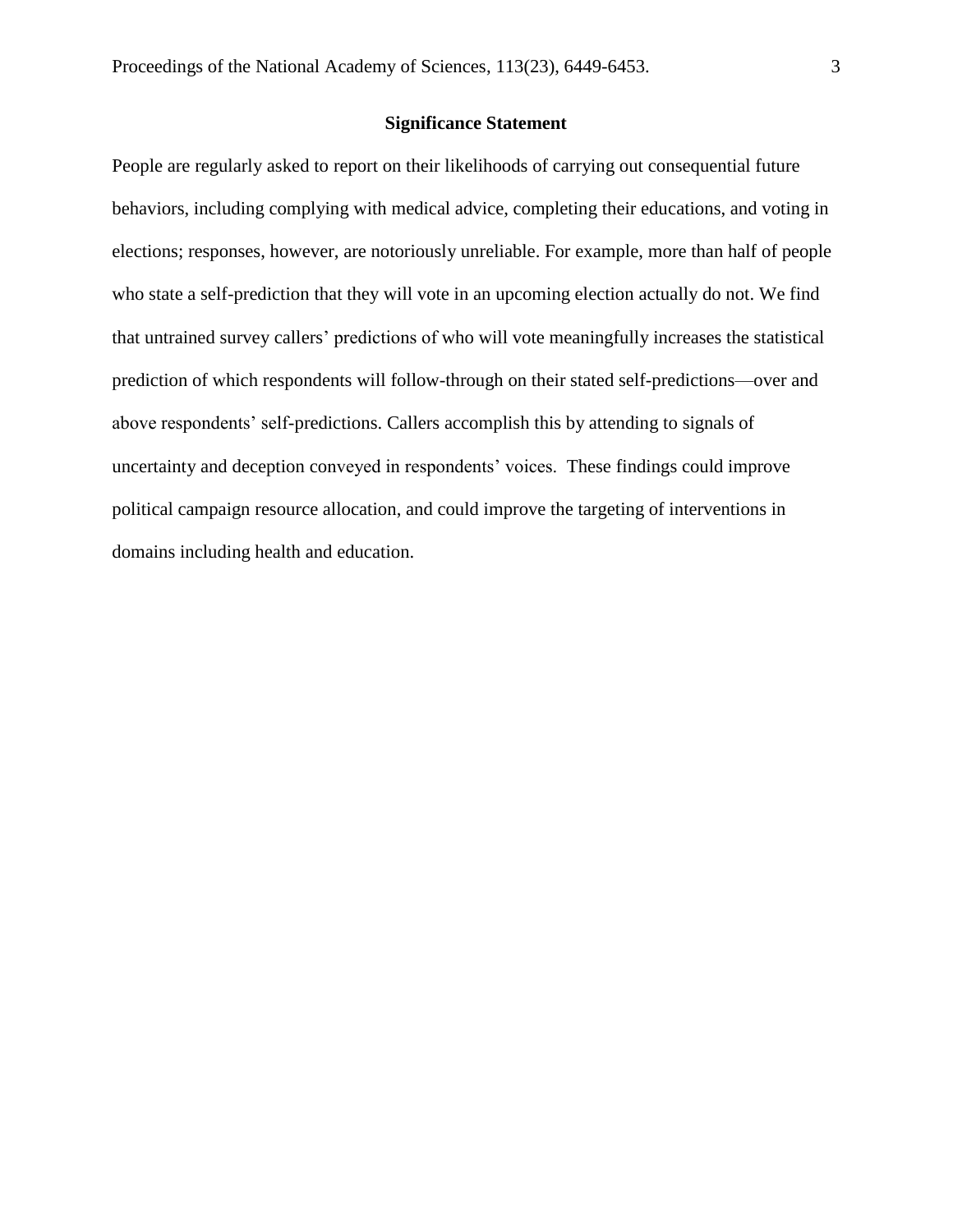People are regularly asked to predict whether they will follow-through on important commitments. Responses are often interpreted as if they are accurate and interventions are directed toward those who self-predict being unlikely to follow through. This scenario can play out in medical treatment adherence, persistence in higher education, and showing up at the polls to vote. However, many individuals who state that they will follow-through on consequential behaviors actually do not—rendering people's stated self-predictions poor forecasts of actual future behaviors (*1*). For example, in some US elections the majority of respondents who selfpredict that they will vote do not actually vote (i.e., they "flake out"; *2*).

"Flaking-out" on one's stated self-prediction may be attributable to a range of factors including uncertainty about the future, poor planning for carrying out the intended behavior (*3*), and providing false, but socially desirable, responses (*4*). In a context with strong situational demand, such as calls in which respondents are asked to predict whether they will vote in an upcoming election, the desire to appear like an active and responsible citizen is likely to outweigh variation in responses due to individual differences. In other words, there is strong situational pressure for respondents to engage in deception and say that they *will* vote when, in fact, they *will not* (*5*).

Despite the error-prone nature of voters' stated self-predictions, these data inform which campaign advertisements are developed, where and when these messages are aired, and which voters are targeted in get-out-the-vote (GOTV) campaigns (*6*). Though political candidates, analysts, and pundits make due with these inaccurate self-reports, social psychological research suggests that incorporating the human judgment of people other than the respondents might enhance the statistical accuracy of people's stated self-predictions. Humans are extremely adept at reading others' psychological states and traits (*7*). For example, based on a very brief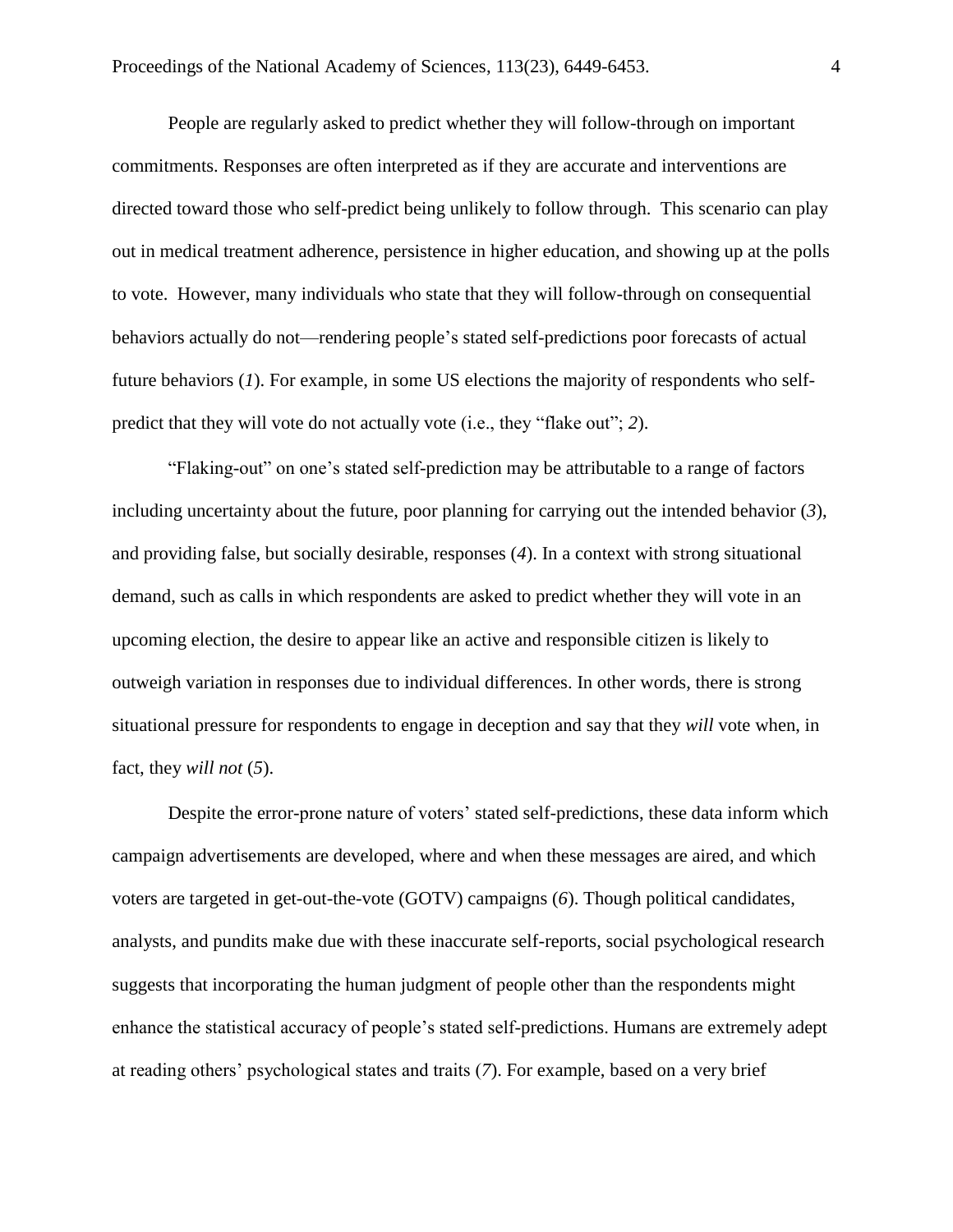interaction or "thin slice" of social information, people can accurately detect if someone is feeling happy, sad, angry or fearful (e.g. *8*), how agreeable, conscientious, and extraverted they are (*9*), how racially prejudiced they are (*10*), assess their sexual orientation (*11*), judge their interest in having children (*12*), and their past violent behavior (*13*). This impressive ability to evaluate others so quickly and accurately is presumed to foster efficient prediction of others' behavior, and our social interactions with them (*14*). Although efforts by the American National Election Study have, for example, for a brief period attempted to substitute objective measures of citizens' political knowledge with callers' subjective impressions of the same (*15, 16*), research has not examined whether "thin slice" judgments of stated self-predictions can discriminate who will "flake out" on that action, and who will follow-though.

Here, we examine whether brief interactions allow observers to predict people's future behavior in an important context with societal and financial implications. We ask whether callers can achieve enhanced predictive accuracy in discriminating which self-predicted voters will actually cast a vote from those who will not (Study 1). In "thin-slices" research, perceivers are shown or hypothesized to rely on nonverbal cues in addition to verbal statements to make accurate judgments about others' mental states, performance, and future behavior (*7*). In Study 2, we examine which specific nonverbal behaviors callers rely upon to achieve enhanced predictive accuracy—exploring how nonverbal cues associated with uncertainty and deception predict "flaking out".

## **Study 1**

Study 1 tested the hypothesis that human judgment could improve upon the accuracy of people's stated self-predictions about their future behavior. It examined whether callers could identify which citizens who stated that they would vote actually voted versus "flaked out."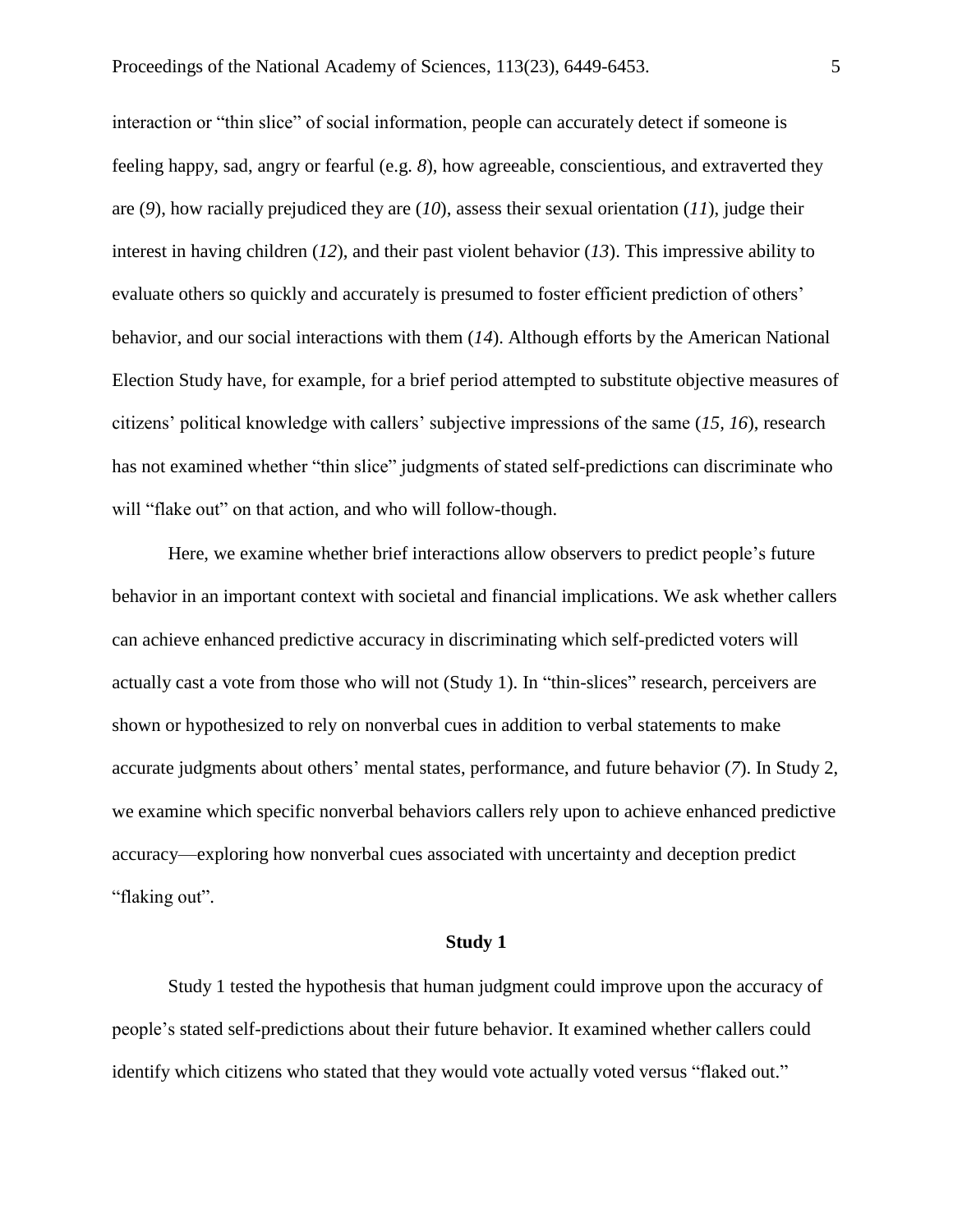#### **Method**

During the week prior to the 2009 New Jersey General Election, a nonprofit organization ran a GOTV paid phone program targeting 2008 voters who had not voted in 2006, and were identified on the public voter file as either African American or Hispanic (see demographic information in Table S1). Callers first confirmed reaching pre-specified individual citizens, then asked, "Do you plan to vote on Tuesday?" If citizens answered yes, callers read a fifteen-second script encouraging participation in the election (see SOM). No other questions were asked of citizens, leaving only three brief opportunities for communication between callers and citizens: initial confirmation that the pre-specified citizens had been reached, the citizens' responses to the callers' self-prediction question, and whatever exchange occurred as the calls terminated. After each brief call with respondents who stated that they would vote (i.e., self-reported voters), callers were asked to estimate "How likely is this person to *actually cast a vote* in the 11/09 election?" Callers responded on a five-point scale ranging from a 0% to 100% (i.e., likelihood of follow-through, increasing in 25% increments). Callers were not asked to make this estimate for self-predicted nonvoters or unsure voters. A total of 4,487 citizens stated that they would vote and callers predicted turnout for 4,463 of these citizens (99% of sample). An additional 1,696 citizens self-predicted that they would not vote, and a further 644 were unsure.

To determine the accuracy of caller predictions, two datasets were merged post-election: that containing the responses of all self-predicted voters, and the publicly available voter file. This voter file reflected which citizens actually voted in the 2009 election, the demographics of the citizens, and whether citizens had voted in the 2007 general election. Because callers predicted turnout for only citizens who self-predicted that they would vote, the following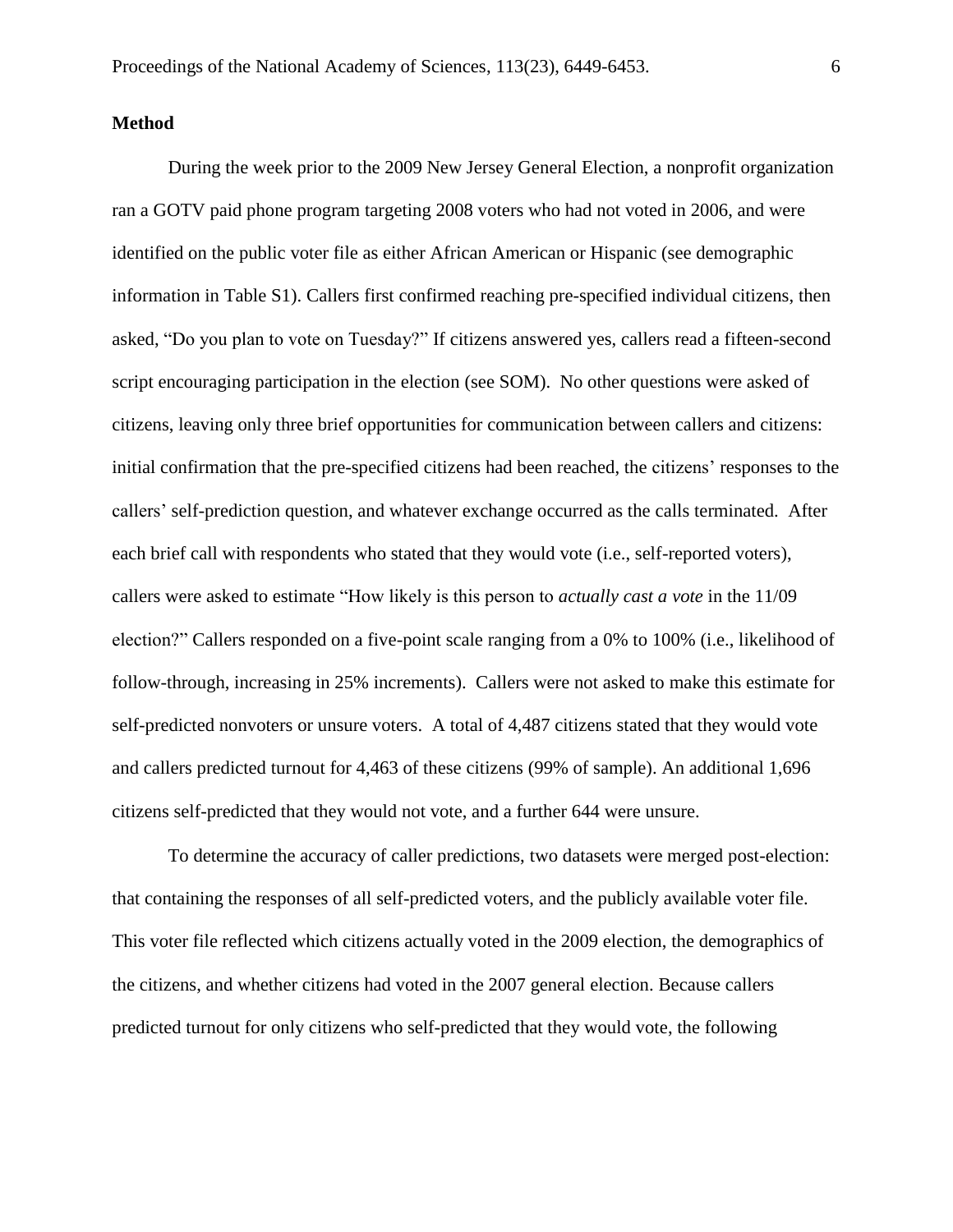analyses reflect only those citizens. UC Berkeley IRB determined that analysis of de-identified Study 1 voter data was not human subject research.

#### **Results and Discussion**

While only 47% of self-predicted voters actually cast a vote, callers' predictions of who would actually vote significantly predicted which self-predicted voters followed through versus flaked out: log-odds ratio  $= 2.75$ ,  $p < .001$ , controlling for caller fixed-effects (excluding fixed effects does not affect results; Figure 1 & Table S2). Those citizens whom callers predicted were "100% likely to vote" were *nearly two times* as likely to actually vote as citizens whom callers predicted were "0% likely to vote." Citizens who self-predicted that they would vote, but were rated by callers as "0% likely to vote", flaked-out in 74% of cases—indicating high caller accuracy when determining that a citizen had falsely stated that they would vote (see Table S3). Though callers predicted that most self-predicted voters would follow through and cast a vote, when callers doubted citizens' stated self-predictions, callers were highly accurate. Overall, the logistic regression model presented in Table S2 (Model 1) was successful in predicting the actual voting behavior of 58.5% of self-predicted voters.

Although callers' ratings were affected by respondent demographics (Table S4), adding citizens' race, age, and gender to the models predicting voter turnout had no substantive effect on the predictive accuracy of callers' ratings (Table S2). These findings suggest that callers' predictive accuracy did not result from callers inferring citizens' memberships in groups with stereotypically relatively higher turnout (e.g., older, Hispanic) or lower turnout (e.g., younger, African American). Further, adding previous voting behavior to the model increased  $r^2$ , but did not decrease the predictive power of caller predictions, suggesting that callers were not simply picking up on citizens' trait-like qualities of being an engaged citizen (*17*), or of a particular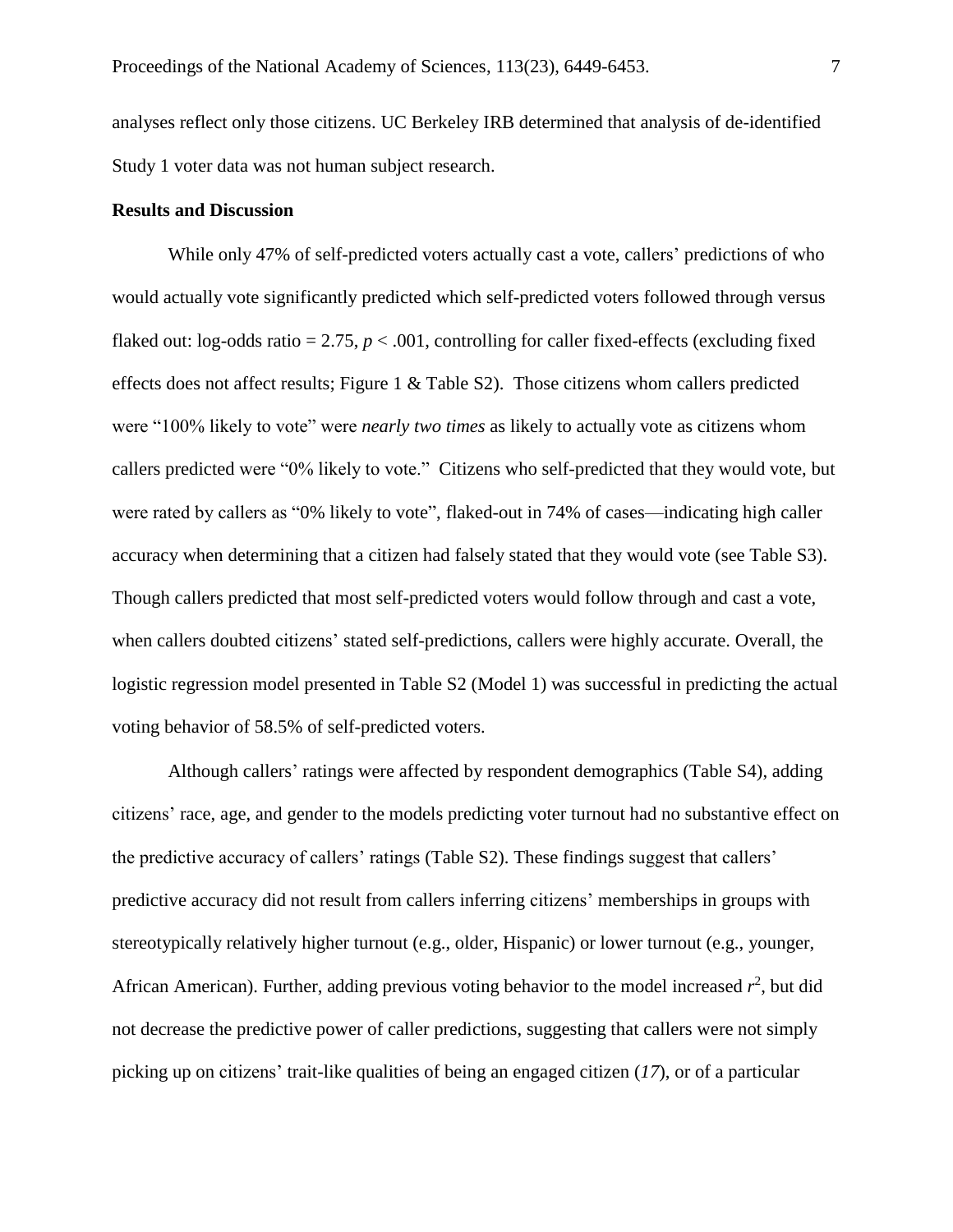demographic category when making their judgments. As such, it appears that callers attended to some nonverbal cues conveyed in the manner in which citizens said "yes" to achieve an increase in accuracy over and above self-stated predictions.



Figure 1. Caller predictions of whether self-predicted voters will vote, by actual turnout. Error bars represent 95% confidence intervals.

#### **Study 2**

Study 2 replicated Study 1's finding that untrained callers can discern which selfpredicted voters will not actually vote. Extending Study 1, Study 2 also examined whether callers have the inverse predictive ability: can callers discern which self-predicted non-voters actually will vote (i.e., "flake-in")? Additionally, Study 2 tested which voice-related nonverbal cues callers relied upon to differentiate those who followed through from those who flaked-out. While self-predicted voters may flake-out for a number of reasons, two likely explanations are that when they self-predicted that they would vote they were: a) uncertain of their future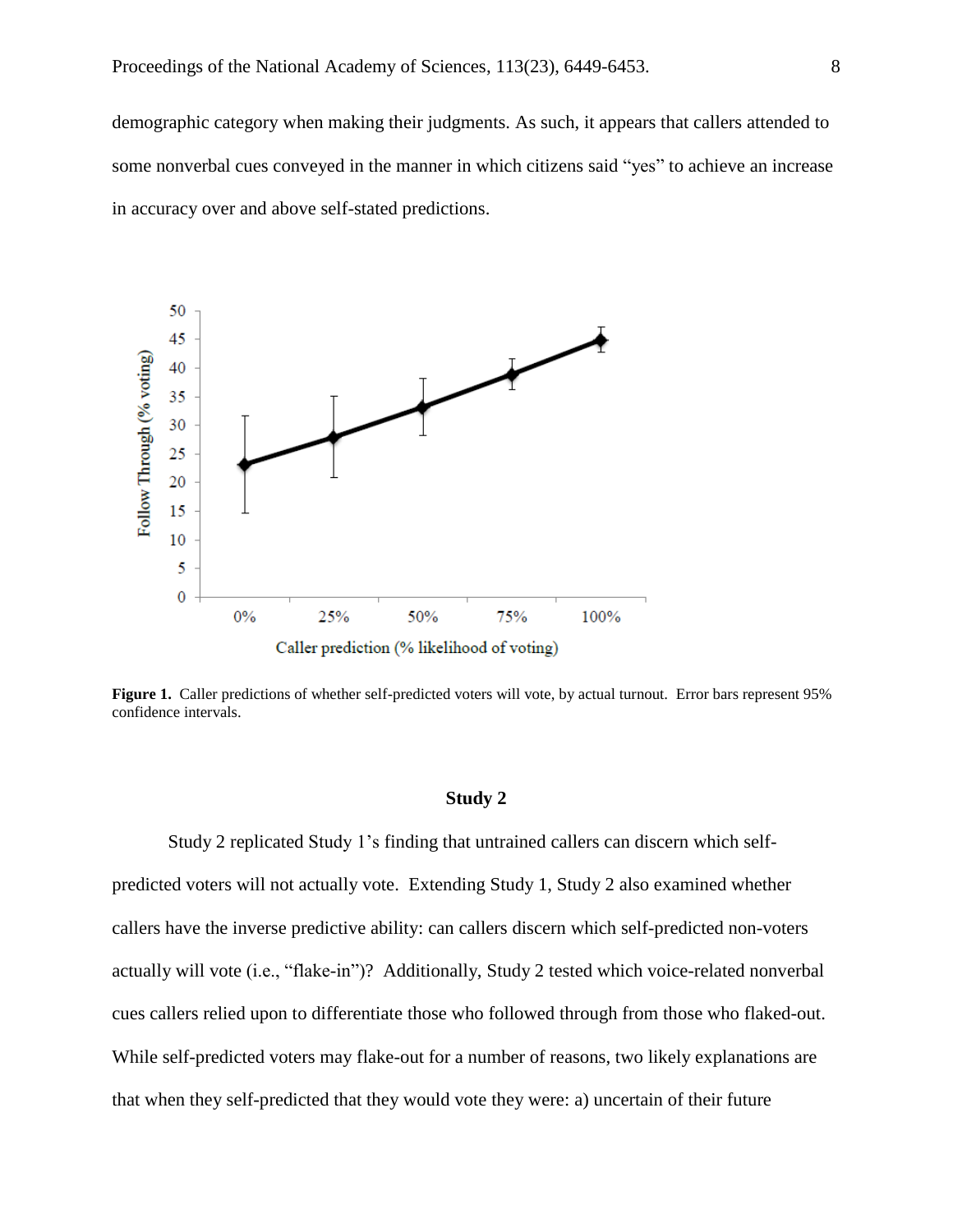behavior but offered a sincere best guess; and/or b) explicitly deceiving the callers – offering callers what citizens may have perceived to be socially desirable responses despite not really expecting to vote.

Social psychological research suggests that uncertainty and deception are likely to cause detectable nonverbal paralinguistic cues in citizens' voices. Humans can detect uncertainty in others' voices within milliseconds: it is generally associated with a quiet voice and a rise in pitch at the end of a statement (*18-20*). Deception is commonly associated with nonverbal signals of arousal and cognitive load, a term describing a "spent" mind, lacking in available cognitive resources (*21*). Arousal may increase due to feelings of guilt, fear of discovery, or duping delight (i.e., "glee" associated with deception), and may manifest in perceptible tension, nervousness, and increases in vocal pitch. Cognitive load occurs during acts of deception because creating a falsified event or intention is more difficult than recalling true details from memory. Cognitive load may manifest in slowed speech rate, speech fillers, and long pauses before responding (*22*). In addition to testing which nonverbal cues callers naturally use to predict whether self-predicted voters will follow through or "flake-out," Study 2 examined whether other nonverbal cues were left unused by callers that could have been leveraged to make even better predictions. Further, nonverbal cues that require human judgment were examined alongside those that can be assessed automatically by computer software, to examine whether an improved prediction model would require human observers (e.g. *23*).

## **Method**

Study 2 involved a GOTV paid phone program conducted during the weekend prior to the 2010 Texas Gubernatorial Election (*N*=3,064). Unlike Study 1, individuals were not targeted on the basis of race; a diverse cross-section of the population was included (see Table S7 for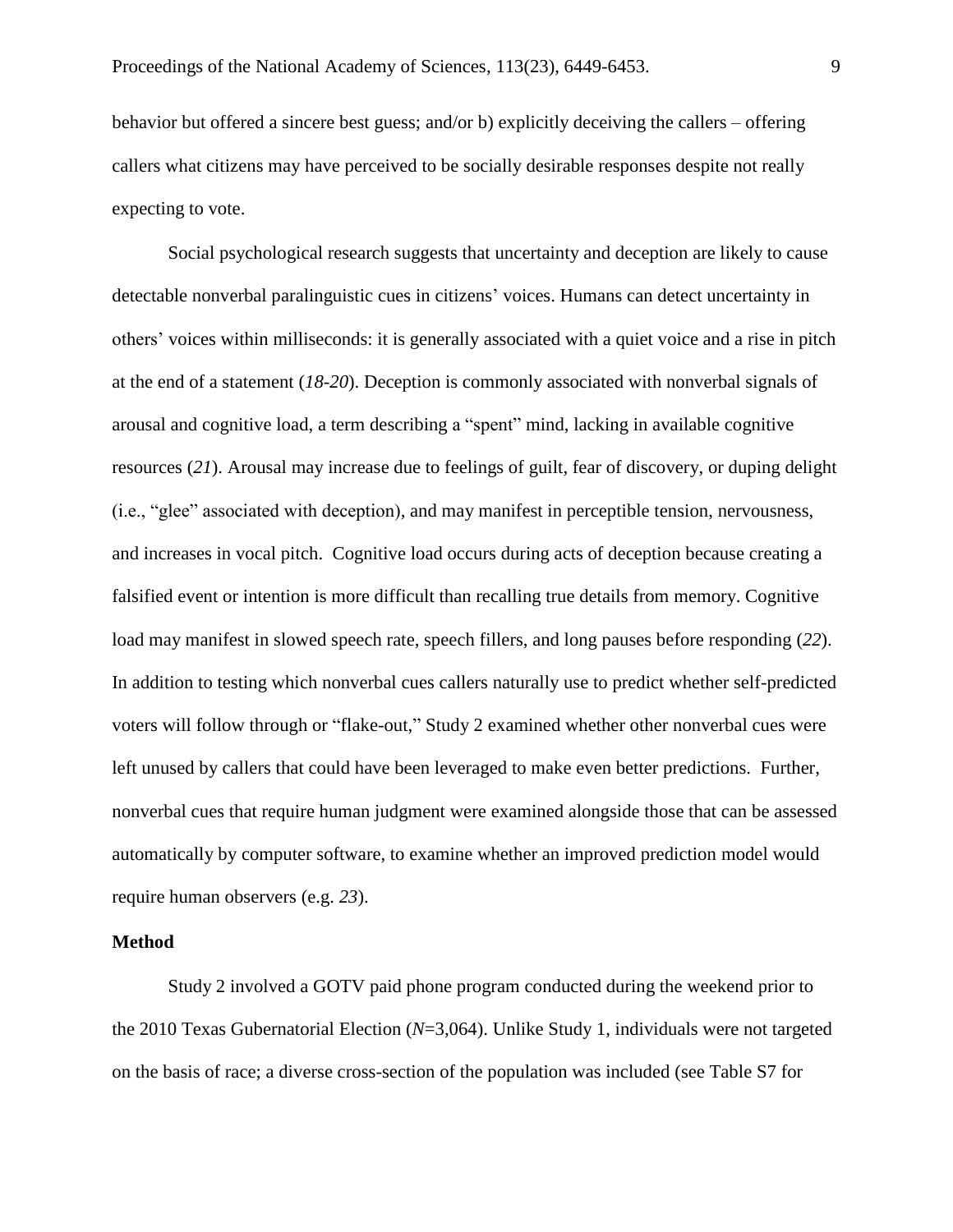demographic information). However, targets were selected because they were predicted to have a moderate likelihood of voting in the 2010 Texas Gubernatorial Election (e.g., they voted in the high-salience 2008 Presidential General Election, but had not voted in the much lower salience 2007 statewide Texas Constitutional Amendment election). After callers confirmed reaching the targeted citizens, callers asked "Do you plan on voting in this Tuesday's election for Governor?" Calls proceeded in the same manner as in Study 1; however, in this study, callers predicted whether citizens would vote regardless of the citizens' stated self-predictions (whereas in Study 1 callers only made predictions about self-predicted voters). After calls terminated, callers were asked "How likely is this person to actually cast a vote in this Tuesday's election?" As in Study 1, callers responded on a five-point scale ranging from a 0% to 100% likelihood of followthrough. 2,049 citizens stated that they would vote, 695 stated that they would not vote, and 320 were unsure. Callers made follow-through predictions for all 3,064 of these individuals. To determine the accuracy of caller predictions, the dataset containing the responses of all citizens who offered a self-prediction was merged with the public voter file. The voter file reflected which citizens actually voted in the 2010 election, the demographics of the citizens, and whether citizens had voted in the 2006 general election.

Texas law permitted these calls to be recorded as long as: i) callers were aware they were being recorded; ii) calls were placed from within Texas; and iii) callers telephoned citizens within Texas. Following commonly used methods in social and personality psychology (*24*), the recordings were later coded by three research assistants who were blind to voting behavior and hypotheses. Coders were trained to listen to each audio clip and code the presence/absence and qualitative aspects of nonverbal behaviors related to uncertainty, cognitive load, and arousal. Pairs of coders were randomly assigned to code each behavior. After practicing the to-be-coded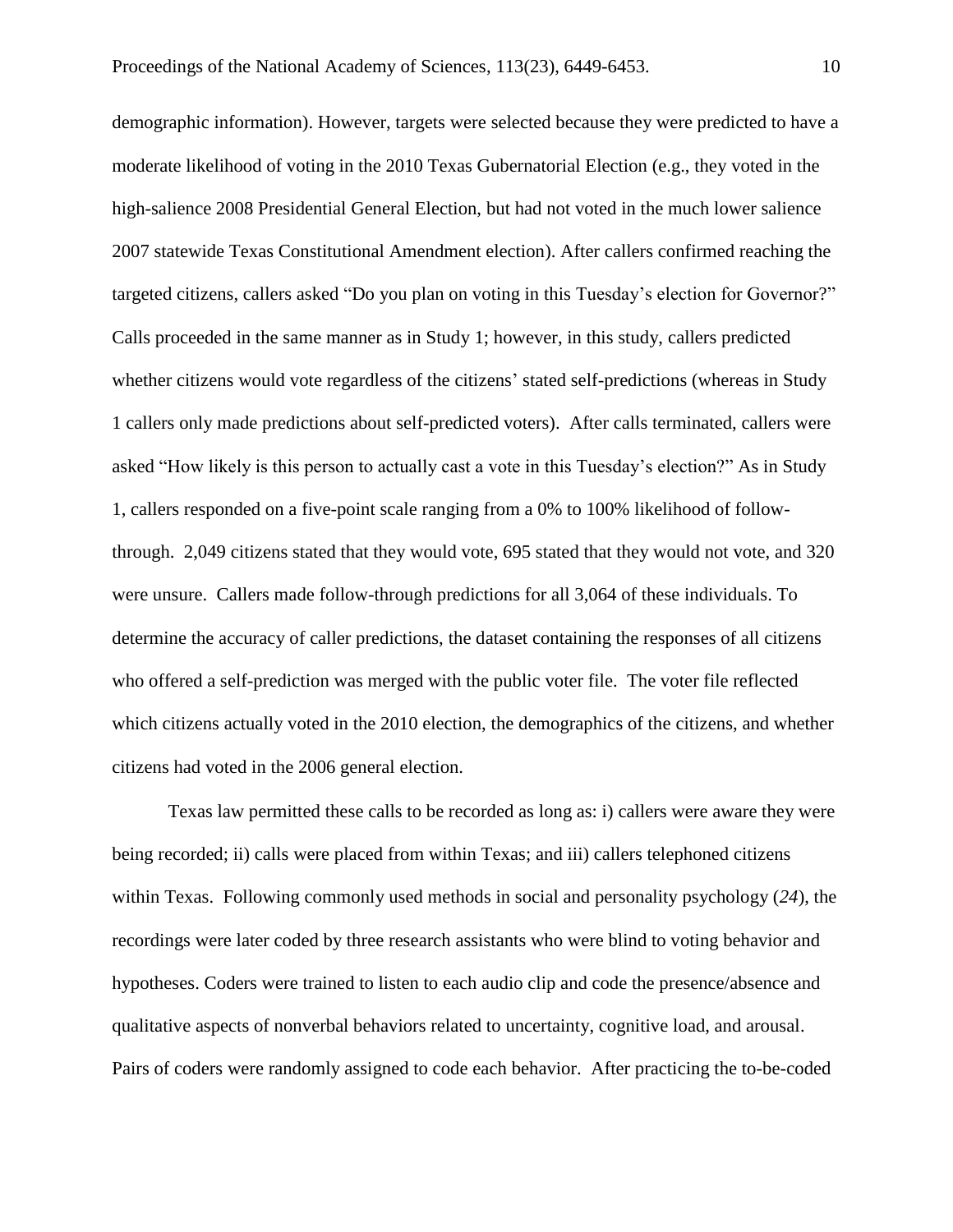behavior on a separate set of audio stimuli, both coders coded a randomly determined subset of 10% of the audio clips. After reliability was established, one coder proceeded to code all stimuli on that behavior. Behaviors were coded one at a time over 3 months. Table S6 lists all behaviors coded, definitions, associated references to relevant research, coding scales, approach, and inter-rater reliability. New England IRB reviewed and approved the collection of audio recordings used in Study 2 on behalf of the partner organization that conducted the study, the Analyst Institute. UC Berkeley IRB determined that the coding of the de-identified audio calls and analysis of abstracted data was exempt.

#### **Results and Discussion**

Replicating Study 1, only 38% of self-predicted voters actually voted. Also consistent with Study 1 and our hypothesis, callers' predictions of citizen turnout was a significant predictor of which self-predicted voters would follow through versus flake-out: log-odds ratio = 3.09,  $p < .001$ , controlling for caller fixed-effect (excluding fixed effects does not affect results; Figure 2 & Table S7). Self-predicted voters whom callers predicted were "100% likely to vote" were, again, *two times as likely* to actually vote as self-predicted voters whom callers predicted were unlikely to vote. Overall, this logistic regression model (Table S7; Model 4) accurately predicted the actual voting behavior of 64.2% of self-predicted voters. Again, caller predictions were somewhat related to respondents' demographics (Table S8), but as in Study 1 adding respondents' age, race, gender, and previous voting behavior to the models predicting voter turnout had no substantive effect on the predictive accuracy of callers' ratings (Table S7). Results suggest that callers' were not simply relying on racial stereotypes, nonverbal indices of past voting behavior, or trait-like qualities to be accurate.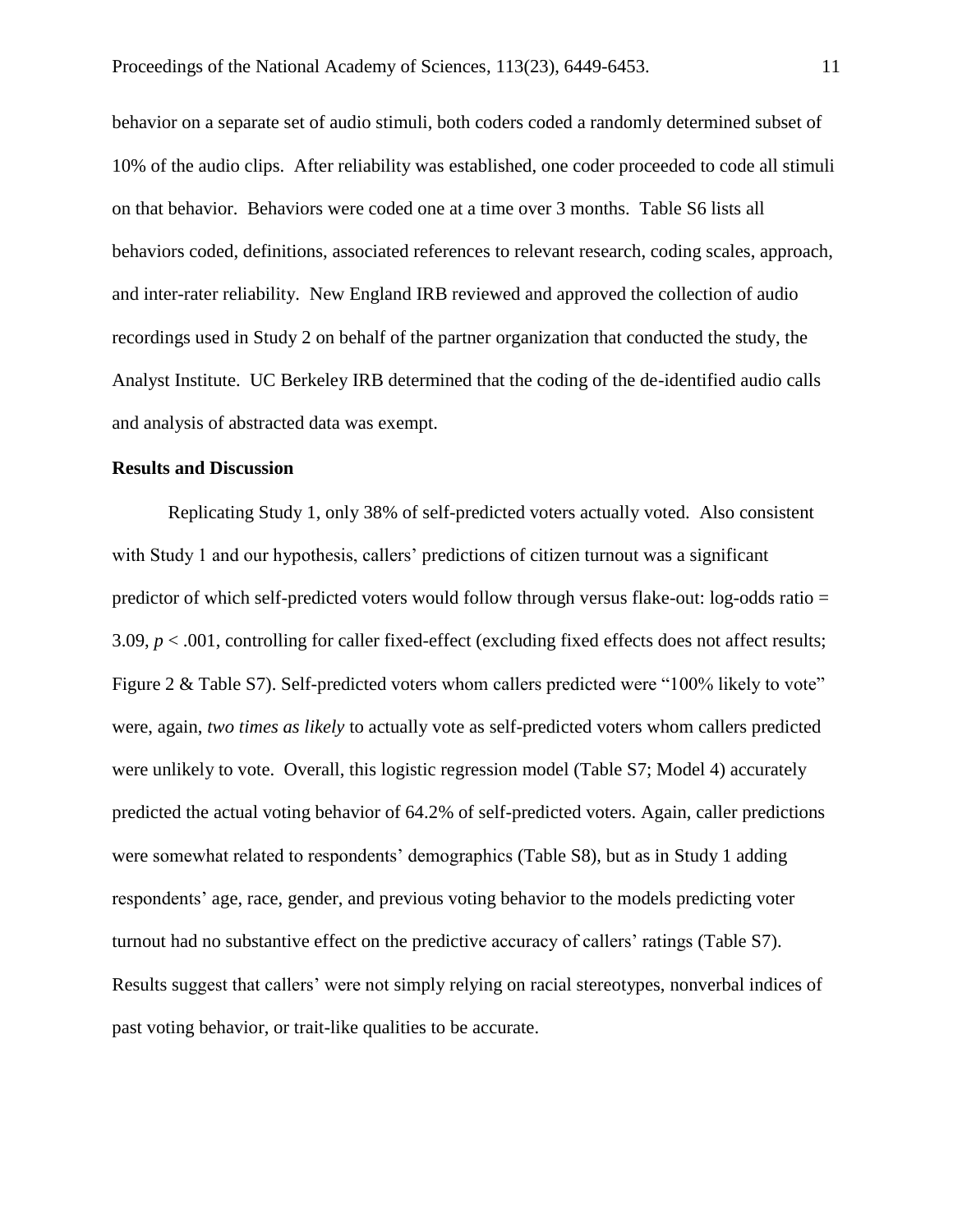Unlike in Study 1, callers made ratings of the likelihood of voting for all respondents, regardless of whether they said yes, no, or were unsure whether they would vote in the upcoming election. As such, we can conduct a logistic regression model predicting actual voting behavior for all respondents, including stated self-prediction (yes, no, maybe) and caller ratings of voting likelihood as predictors (and controlling for caller fixed-effects). As expected, caller ratings explained unique variance in actual voting behavior (log-odds ratio  $= 2.12$ ,  $p < .001$ ), over and above respondents' stated self-predictions (Table S7; Model 7). In other words, any respondent, regardless of his or her stated self-prediction, is twice as likely to show up to the polls if they are rated as "100% likely to vote", versus those rated "0% likely to vote". However, when we restrict our sample to only those respondents who self-predicted no intention to vote ( $N = 695$ ), or only those that who stated they were unsure  $(N = 320)$ , callers' predictions were unrelated to actual voting behavior,  $log-odds$  ratio = .536,  $p = .388$ , and  $log-odds$  ratio = 2.62,  $p = .225$ , respectively, excluding caller fixed-effects to maximize sample size (Figure 2 and Table S9). In short, caller ratings improve upon respondents' stated self-predictions in predicting actual voting behavior. In particular, callers provide particular insight into which respondents will "flake-out" on their stated self-predictions to vote.

To determine how callers formed accurate predictions of which self-predicted voters would flake-out versus follow-through, a Brunswikian lens model was fit to the data. Figure 3 reveals valid nonverbal behaviors (i.e., correctly used cues that led to accuracy), invalid behaviors (i.e., cues used that did not lead to accuracy), and missed opportunities (i.e., valid cues that were not leveraged; *25*). Sounding uncertain, sounding insecure, and having longer latencies prior to responding to the self-prediction question were valid behaviors, meaning callers utilized these behaviors to make accurate judgments. In other words, these behaviors were correlated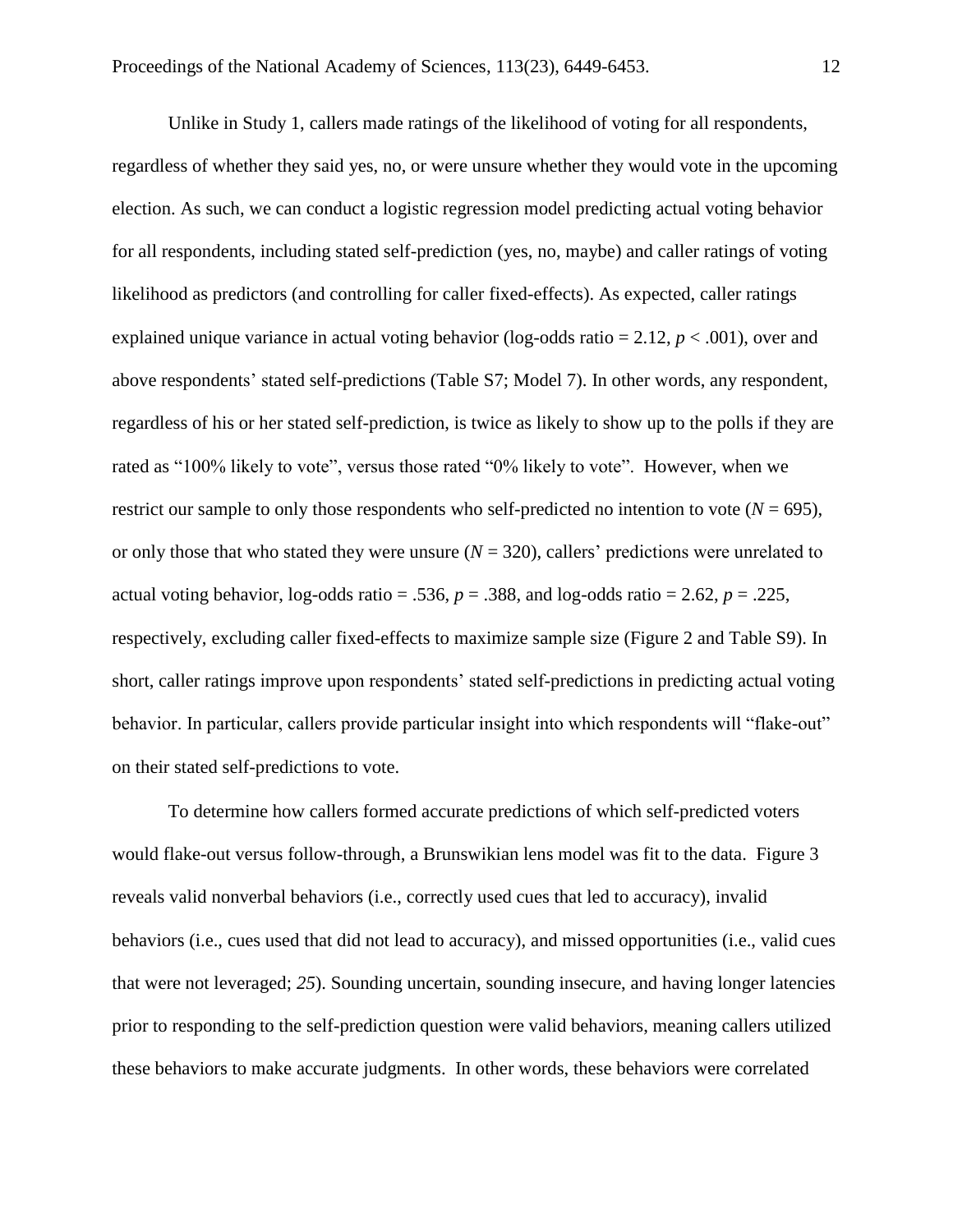with both callers' *predictions* and citizens' *actual* voting behavior. Callers also interpreted sounding tense, and sounding nervous as signals that self-predicted voters would not vote, but these nonverbal behaviors were unrelated to actual voting behavior. Additionally, the more speech fillers self-predicted voters used the less likely they were to vote, though callers failed to use this diagnostic cue when predicting who would vote. Speech rate and mean and maximum vocal pitch were unrelated to both caller predictions and actual voting behavior.



Figure 2. Caller predictions of whether self-predicted voters, self-predicted non-voters, and those reporting being unsure whether they would vote will vote, by actual turnout. Error bars represent 95% confidence intervals.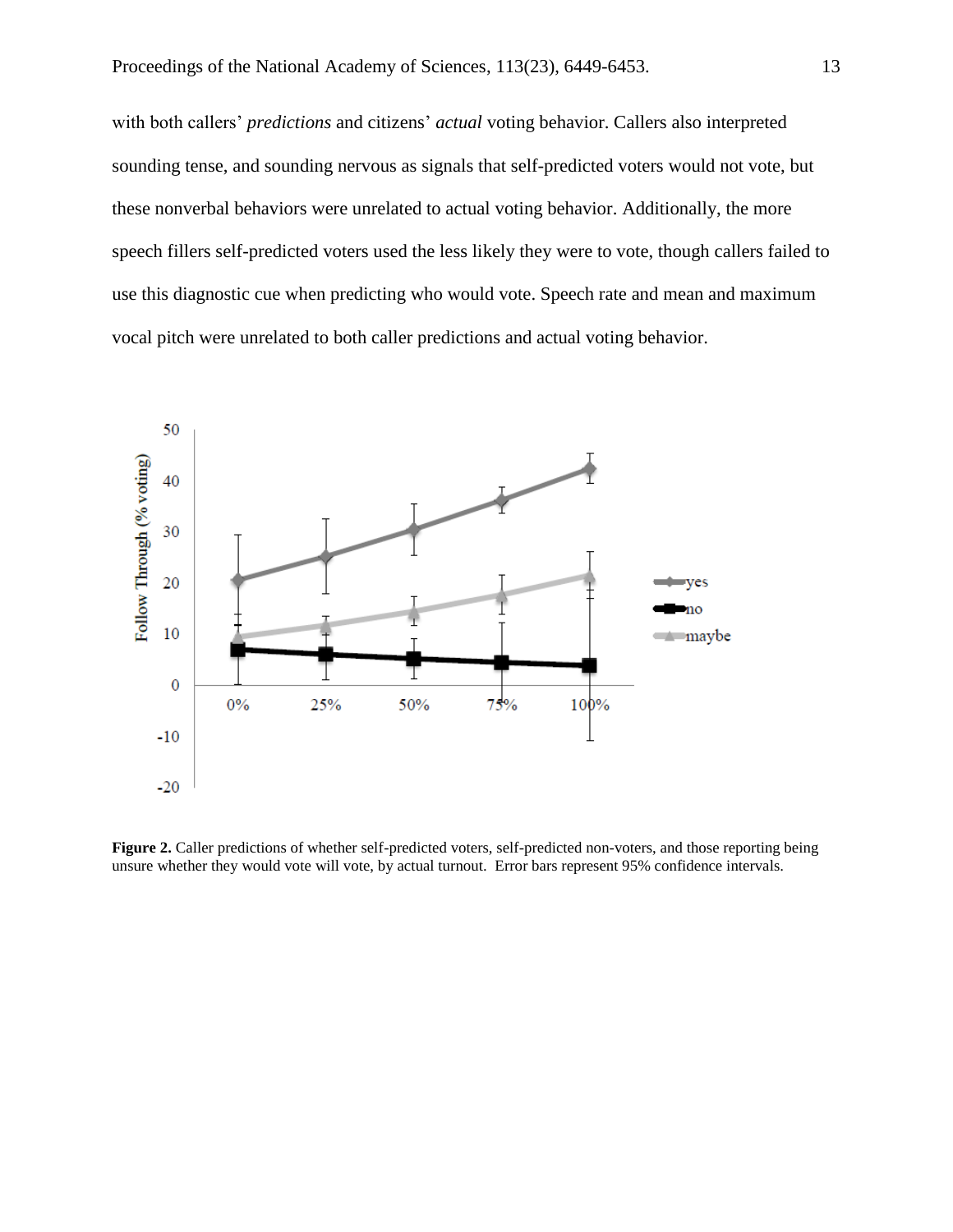

**Figure 3.** Correlations between nonverbal cues and respondents' voting behavior (on the right) and caller ratings of voting likelihood (on the left). Black lines indicate significant relationships (\**p*<.05; \*\**p*<.01; \*\*\**p*<.001); grey lines indicate non-significant relationships, *p*s>.05. Callers correctly incorporate in their vote predictions respondents sounding more uncertain, more insecure, and having longer speech latency/voice onset (these attributes were related to actual respondent voting). Callers incorrectly incorporate in their vote predictions respondents sounding more tense and more nervous (these attributes were unrelated to actual respondent voting). Callers correctly did not incorporate in their vote predictions respondents' mean vocal pitch, maximum vocal pitch, and higher speech rate (these attributes were unrelated to actual respondents voting). Callers missed the opportunity to incorporate in their vote predictions respondents' use of speech fillers (this attribute was related to actual respondent voting)**.**

### **General Discussion**

Two large-scale studies (total  $N = 7,527$  registered US voters) demonstrated that callers can discriminate which citizens will follow-through versus flake-out on their stated selfpredictions to vote in upcoming elections. Practically, the findings suggest that human social judgments may be used to complement citizens' stated self-predictions about critical future behaviors in elections, as well as domains such as medicine and education. For example, this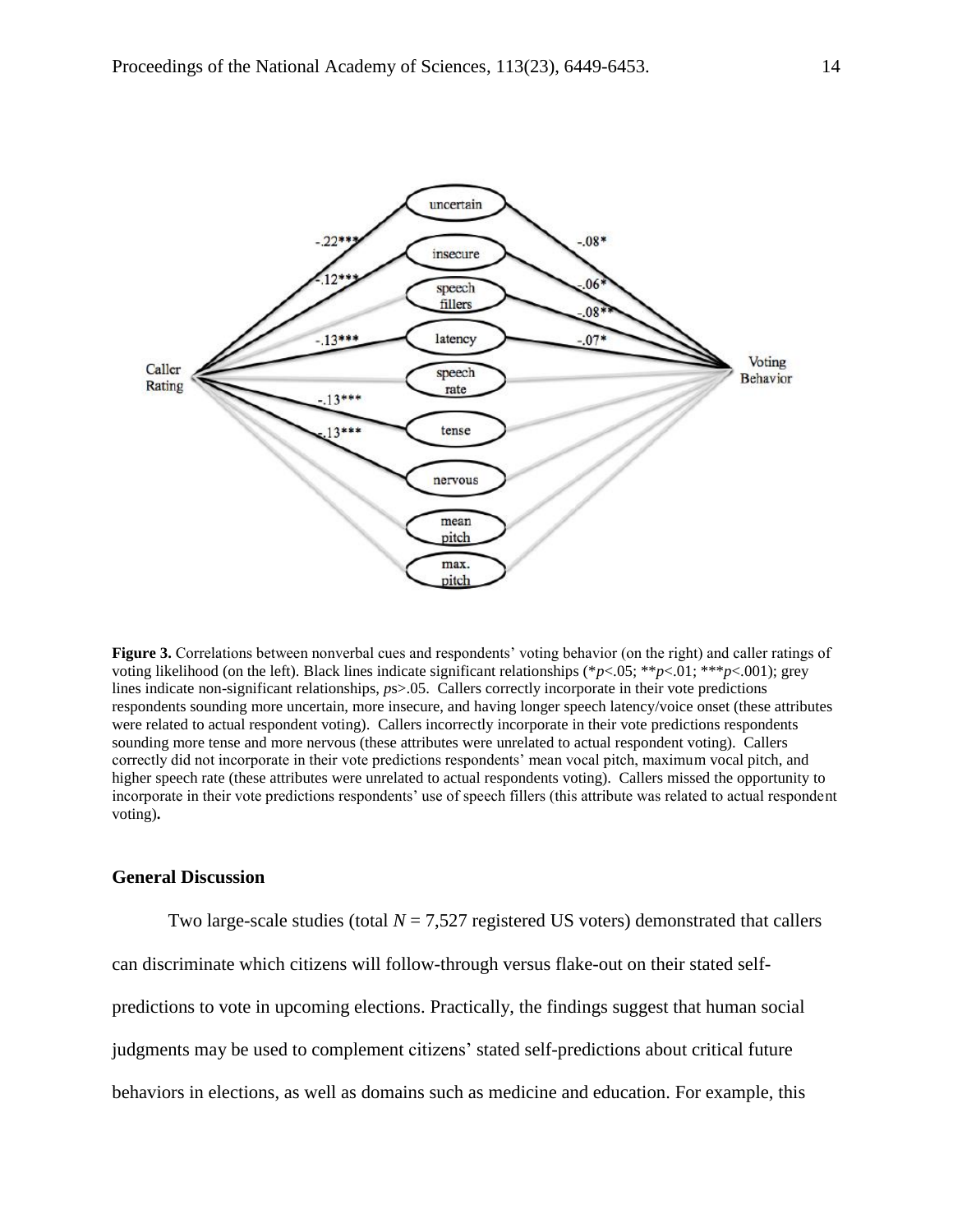research directly suggests that human social judgment can complement other data sources (including stated self-prediction) to better target campaign messaging and GOTV efforts (*26*). Theoretically, this research suggests that accurate thin-slice predictions extend beyond psychological states and traits, to the prediction of follow-through on stated self-predictions of future behaviors. Study 2 indicates that callers relied upon signals of uncertainty and cognitive load to discern which self-predicted voters would actually vote. Specifically, coders' ratings of uncertainty, insecurity, and measurements of response latency were used by callers to correctly identify which citizens would "flake out." Speech fillers also predicted flaking out. While objective measures of response latency and speech fillers may be automated to improve follow through predictions, subjective measures of uncertainty and insecurity require human judgment (*23, 27*).

The nonverbal cues that validly predicted which self-predicted voters will actually vote provide support for two potential explanations for why stated self-predictions may not accurately reflect future behavior. Nonverbal uncertainty may reveal that in the moments when individuals state their self-predictions, some are unsure about their desire or ability to complete the behaviors. This explanation is consistent with psychological research suggesting that helping self-predicted voters make a concrete plan can improve voter turnout (*3*). Further, that nonverbal cues of cognitive load—some of the most reliable indicators of deception—are valid indicators of follow through suggests that some individuals may lie when self-predicting their future behaviors. Callers correctly leveraged multiple signals of uncertainty to detect flake-outs. At the same time, though, callers relied upon a mixture of valid and invalid cues to deception, and missed the opportunity to use speech fillers to detect deceptive self-predictions. Future research should test whether explicit training about which cues are valid and which are invalid could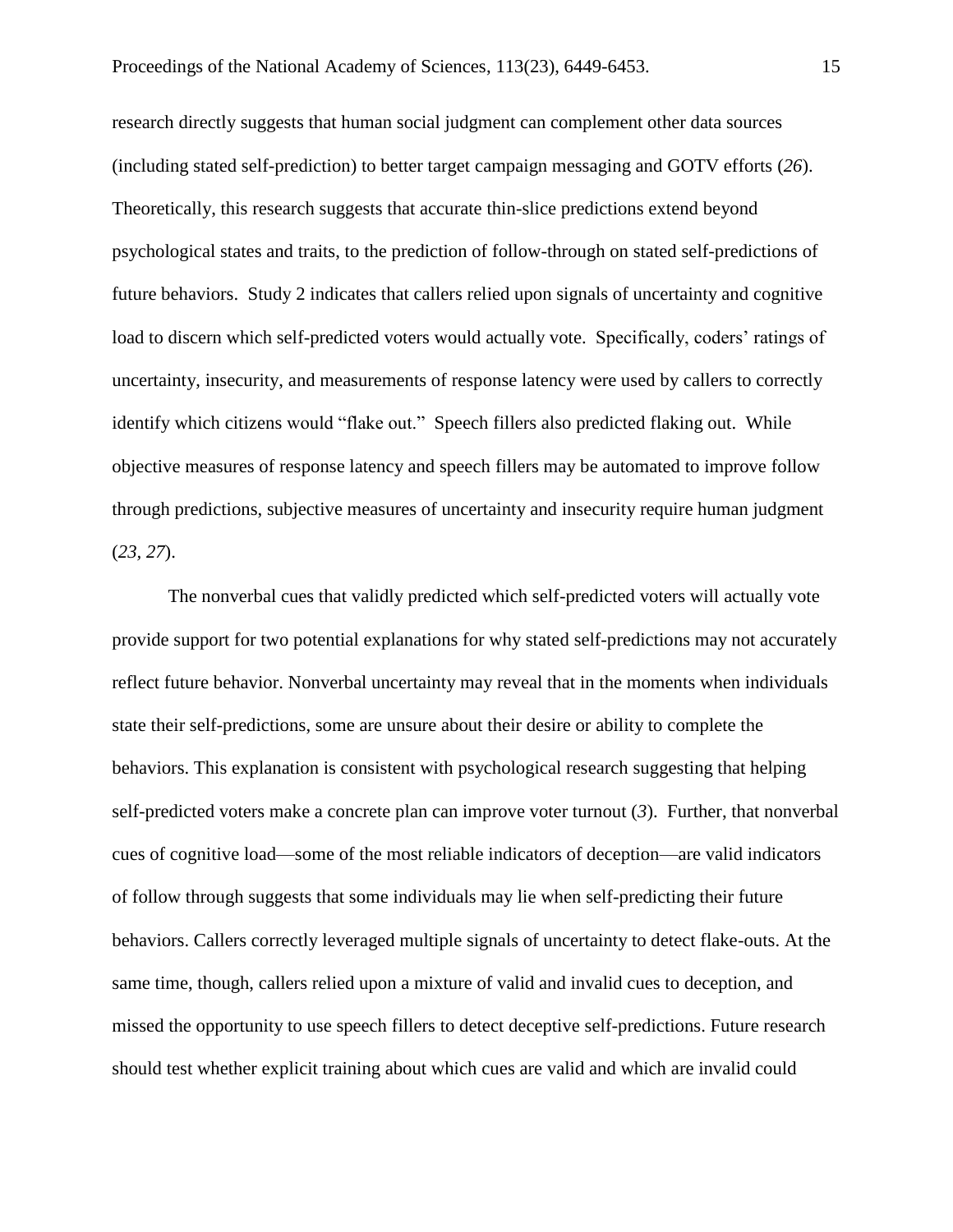improve caller accuracy. Additionally, future research should explore when stated selfpredictions will and will not accurately predict behavior, as well as the prevalence and consequence of potential biases based of respondent demographics on caller predictions. These findings add to an emerging literature documenting circumstances in which humans can detect deception in real-time interactions at greater than chance levels (e.g. *28, 29*).

In conclusion, ordinary, untrained human judges can significantly improve predictions of who will follow-through versus flake-out on important commitments. This knowledge could increase the efficiency of the allocation of campaign resources and is likely to be valuable in other domains as well. For example, it could be used to improve the targeting of costly interventions that increase patient compliance in medical care – a context in which billions of dollars are wasted due to patients' lack of follow-through (*30*) – and to better identify the students most at-risk of failing to follow-through on their college study and persistence plans. In short, the findings speak to a broad challenge in social life and suggest a simple input that leverages human social judgment to increase the accuracy of intervention targeting.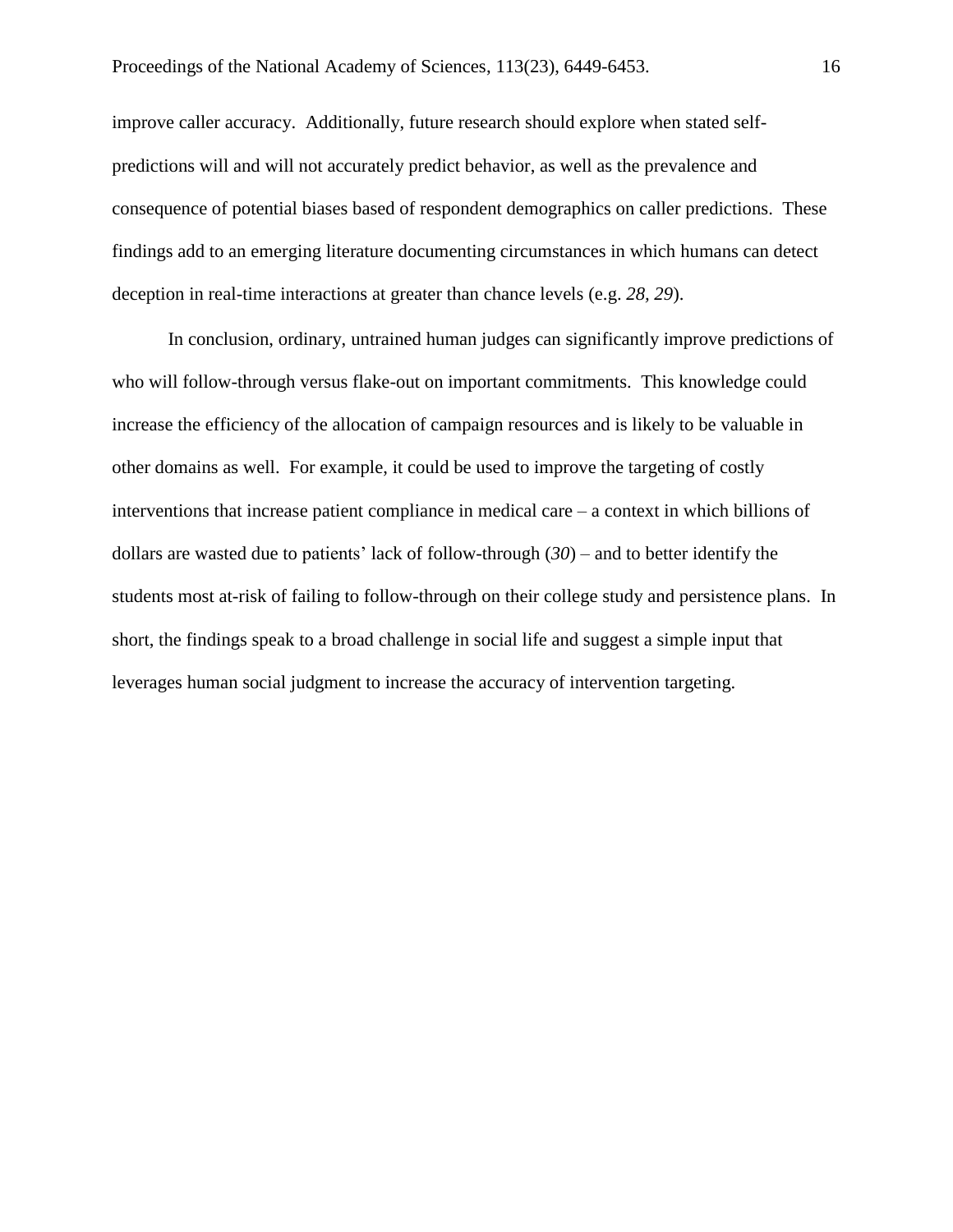### **References**

- 1. Ajzen I (1991) Theories of cognitive self-regulation: the theory of planned behavior. *Organ. Behav. Hum. Decis. Process*. 50: 179–211.
- 2. Rogers T, Aida M (2014) Vote self-prediction hardly predicts who will vote, and is (misleadingly) unbiased. *Am. Polit. Res*. 42: 503–528.
- 3. Nickerson D W, Rogers T (2010) Do you have a voting plan?: implementation intentions, voter turnout, and organic plan making. *Psychol. Sci*. 21: 194–199.
- 4. Tourangeau R, Rips L J, Rasinski K (2000) *The Psychology of Survey Response* (Cambridge University Press).
- 5. Cooper W H, Withey M J (2009) The strong situation hypothesis. *Pers. Soc. Psychol. Rev*. 13: 62–72.
- 6. Green D P, Gerber A S (2008) *Get Out the Vote: How to Increase Voter Turnout* (Brookings Institution Press).
- 7. Ambady N, Rosenthal R (1992) Thin slices of expressive behavior as predictors of interpersonal consequences: a meta-analysis. *Psychol. Bull*. 111: 256–274.
- 8. Ekman P (1993) Facial expression and emotion. *Am. Psychol*. 48: 384–392.
- 9. Carney D R, Colvin D R, Hall J A (2007) A thin slice perspective on the accuracy of first impressions. *J. Res. Pers*. 41: 1054–1072.
- 10. Shelton J N, Richeson J A (2005) Intergroup Contact and Pluralistic Ignorance. *J. Pers. Soc. Psychol*. 88: 91–107.
- 11. Ambady N, Hallahan M, Conner B (1999) Accuracy of judgments of sexual orientation from thin slices of behavior. *J. Pers. Soc. Psychol*. 77: 538–547.
- 12. Roney J R, Hanson K N, Durante K M, Maestripieri D (2006) Reading men's faces: women's mate attractiveness judgments track men's testosterone and interest in infants. *Proc. Roy. Soc. Lond. B. Biol. Sci*. 273: 2169–2175.
- 13. Stillman T F, Maner J K, Baumeister R F (2010) A thin slice of violence: distinguishing violent from nonviolent sex offenders at a glance. *Evol. Hum. Behav*. 31: 298–303.
- 14. Ambady N, Bernieri F J, Richeson J A (2000) *Toward a histology of social behavior: Judgmental accuracy from thin slices of the behavioral stream.* (Academic Press).
- 15. Zaller J R (1986) Analysis of information items in the 1985 ANES pilot study. ANES Pilot Study Report, No. nes002261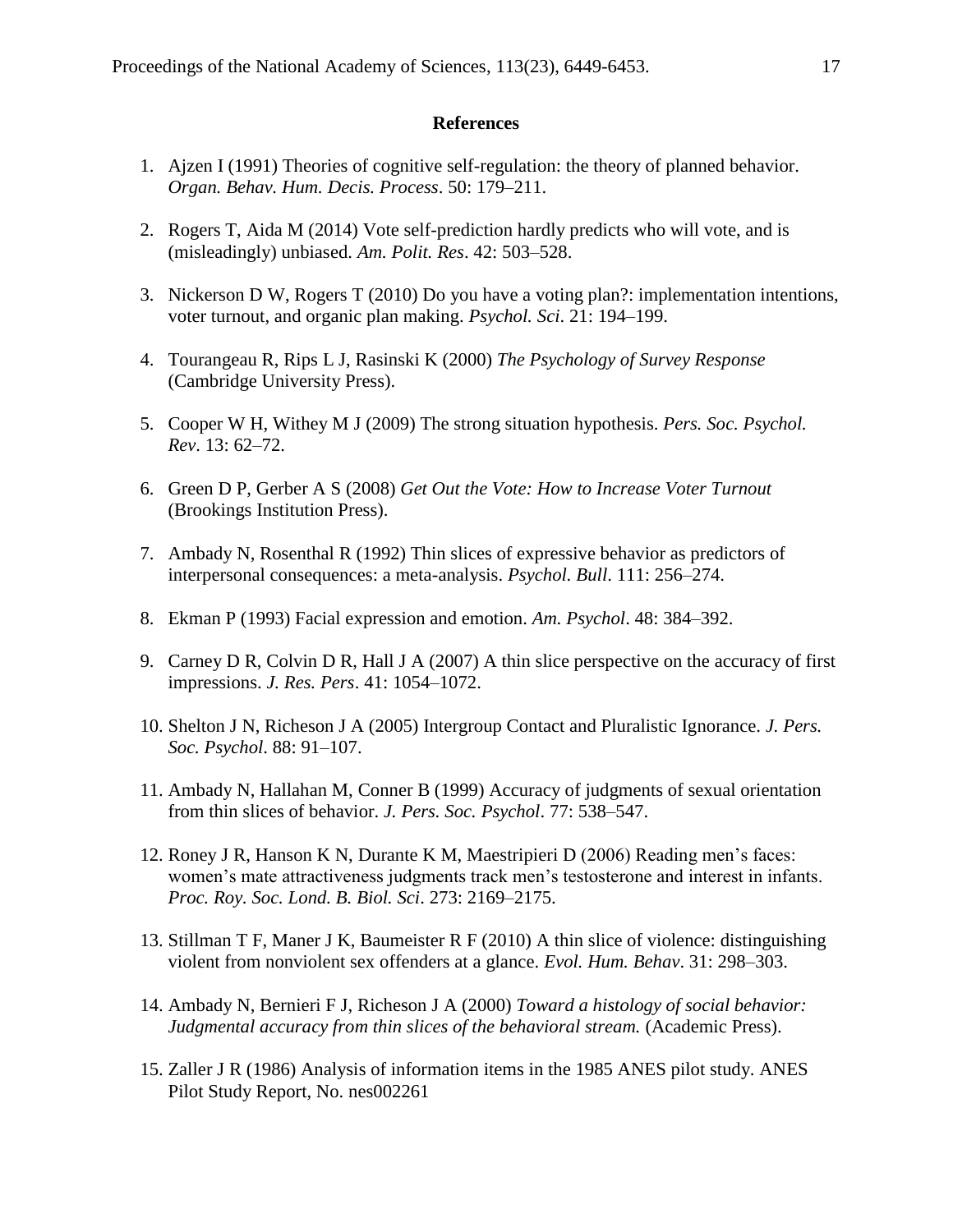- 16. Ryan J B (2011) Accuracy and bias in perceptions of political knowledge. *Polit. Behav.*  33: 335-356.
- 17. Bryan C J, Walton G M, Rogers T, Dweck C S (2011) Motivating voter turnout by invoking the self. *Proc. Natl. Acad. Sci. Unit. States. Am*. 108: 12653–12656.
- 18. Barr P S, Glynn M A (2004) Cultural variations in strategic issue interpretation: relating cultural uncertainty avoidance to controllability in discriminating threat and opportunity. *Strat. Manag. J*. 25: 59–67.
- 19. Bolinger, D L M (1989) *Intonation and Its Uses: Melody in Grammar and Discourse* (Stanford University Press).
- 20. Jiang X, Pell M D (2015) On how the brain decodes vocal cues about speaker confidence. *Cortex*. 66: 9–34.
- 21. Zuckerman M, DePaulo B M, Rosenthal R (1981) Verbal and nonverbal communication of deception. *Adv. Exp. Soc. Psychol*. 14: 59.
- 22. DePaulo B M *et al.*, (2003) Cues to deception. *Psychol. Bull*. 129: 74-118.
- 23. Hauch V, Blandon-Gitlin I, Masip J, Sporer S L (2015) Are computers effective lie detectors? A meta-analysis of linguistic cues to deception. *Pers. Soc. Psychol. Rev*. 19: 307–342.
- 24. Murphy N A (2005) Using thin slices for behavioral coding. *J. Nonverbal Behav.* 4: 235- 246.
- 25. Brunswik E (1956) *Perception and the Representative Design of Psychological Experiments* (University of California Press).
- 26. Nickerson D W, Rogers T (2014) Political campaigns and big data. *J. Econ. Perspect*. 28: 51–73.
- 27. Bassili J N (1995) Response latency and the accessibility of voting intentions: what contributes to accessibility and how it affects vote choice. *Pers. Soc. Psychol. Bull*. 21: 686–695.
- 28. ten Brinke L, Oberholzer-Gee F, Carney D R (2015, in preparation) Some evidence for strategic use of nonverbal signals of emotion in high-stakes economic games.
- 29. von Hippel W, Sekaquaptewa D, Vargas P (1995) On the role on encoding processes in stereotype maintenance. *Adv. Exp. Soc. Psychol.* 27: 177–254.